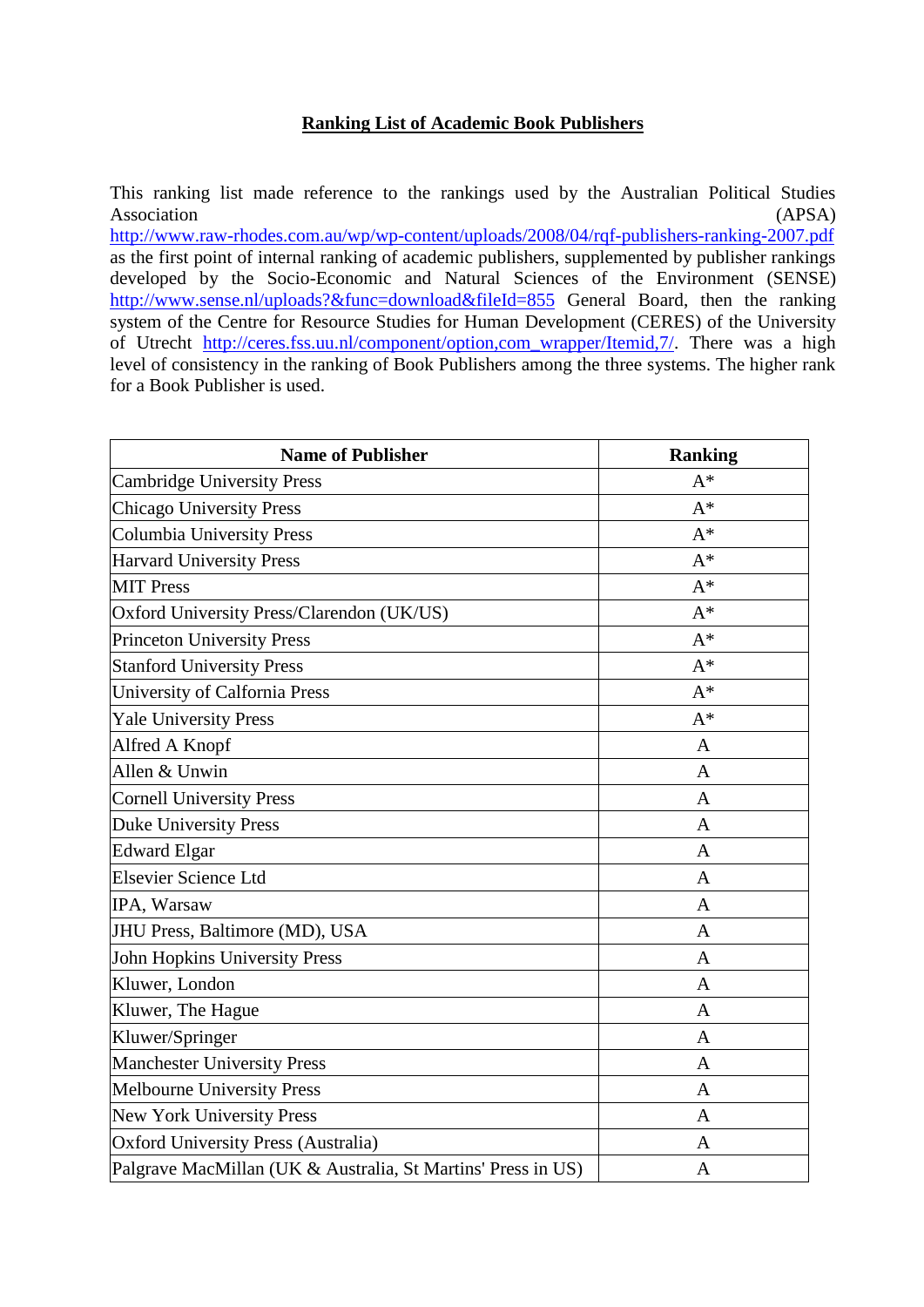| Penguin                                     | A            |
|---------------------------------------------|--------------|
| Politico's                                  | A            |
| <b>Polity Press</b>                         | A            |
| Routledge (Taylor and Francis)              | A            |
| <b>Sage Publications</b>                    | A            |
| Sage, London/New Delhi                      | A            |
| <b>Science Publishers</b>                   | A            |
| Univ of Pennsylvania Press                  | A            |
| University of Chicago Press                 | A            |
| University of Michigan Press                | A            |
| University of Minnesota Press               | A            |
| University of New South Wales Press         | A            |
| University of Toronto Press                 | A            |
| WHO/EDM, Gen?ve                             | A            |
| Wiley-Blackwell                             | A            |
| AP, London                                  | A            |
| <b>Basic Books, New York</b>                | A            |
| Blackwell, Oxford                           | A            |
| Clarendon Press, Gloucestershire, UK        | A            |
| CRC, Ghent, Belgium                         | A            |
| CRC, New York                               | A            |
| Harper & Row, New York                      | A            |
| John Wiley & Sons, West Sussex, UK          | $\mathbf{A}$ |
| Pergamon Press, Oxford/Amsterdam            | A            |
| Prentice Hall, Eaglewood Cliffs (NJ), USA   | A            |
| Random House, New York                      | A            |
| Springer, London/Berlin                     | A            |
| <b>Addison Wesley</b>                       | B            |
| <b>American Chemical Society (ACS)</b>      | $\bf{B}$     |
| Arnold, London                              | B            |
| Ashgate                                     | B            |
| Aspen                                       | $\bf{B}$     |
| <b>Australian National University Press</b> | B            |
| <b>Beacon Press</b>                         | B            |
| Berg, Oxford                                | B            |
| <b>Black Inc Press</b>                      | B            |
| <b>Brill</b>                                | B            |
| <b>Bruylant</b>                             | B            |
| <b>Butterworth Heinemann</b>                | B            |
| Cameron May                                 | B            |
| Continuum/Cassell                           | B            |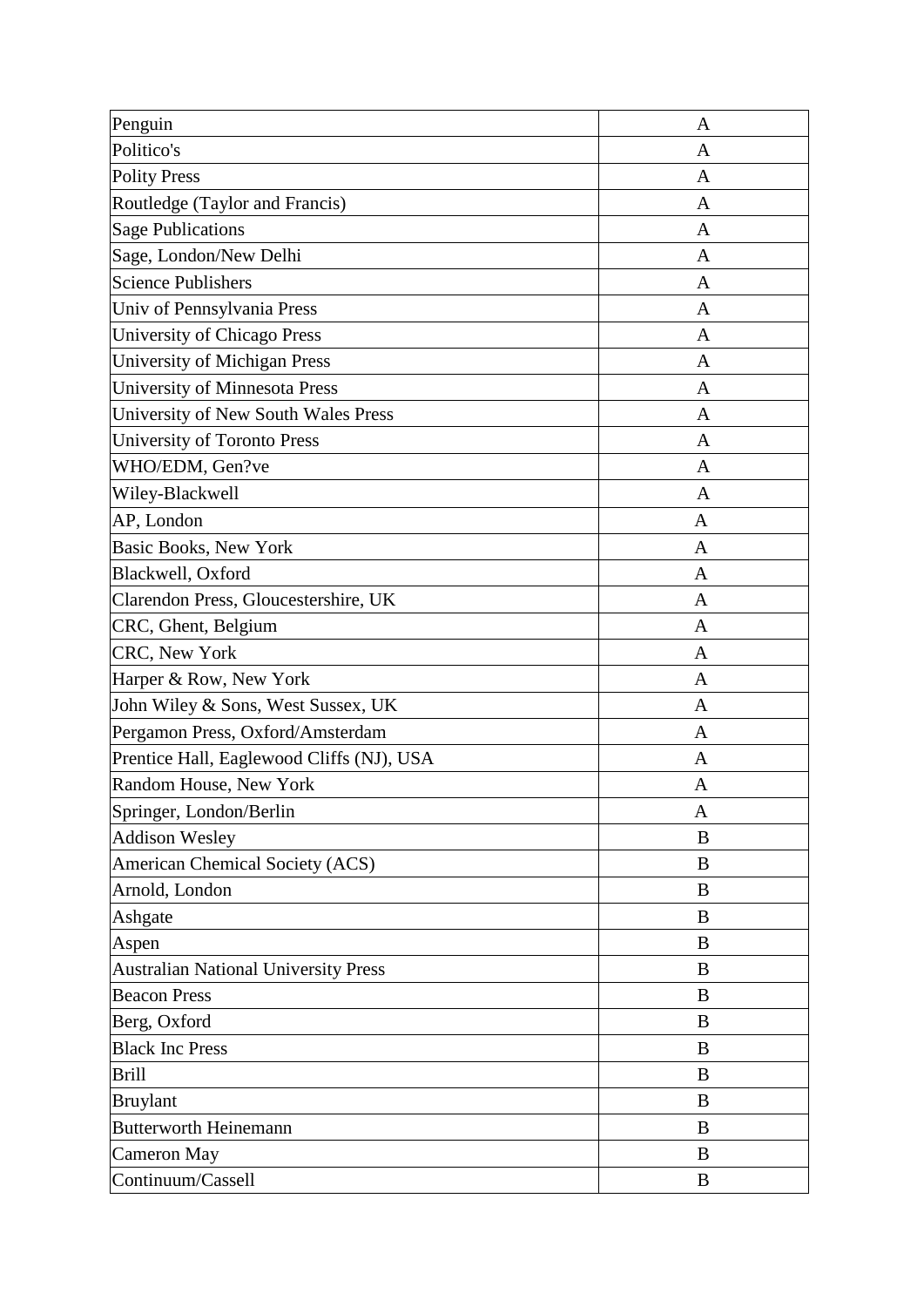| <b>Curzon Press</b>                          | B        |
|----------------------------------------------|----------|
| Dekker, New York                             | B        |
| Duckworth                                    | B        |
| Earthscan                                    | B        |
| <b>Edinburgh University Press</b>            | B        |
| EE, Cheltenham, UK                           | B        |
| FAO, Rome                                    | B        |
| <b>Federation Press</b>                      | B        |
| Francis and Taylor                           | B        |
| <b>Frank Cass</b>                            | B        |
| Garland Science (part of Taylor and Francis) | B        |
| Garrisberg MacMillan                         | B        |
| Hale & Iremonger                             | B        |
| Harcourt Brace Jovanovich, Inc.              | B        |
| <b>Harper Collins</b>                        | B        |
| Hart                                         | B        |
| Harwood Academic Publishers                  | B        |
| Heinemann                                    | B        |
| Hodder                                       | B        |
| Houghton Mifflin Company                     | B        |
| IIED, London                                 | B        |
| <b>Indiana University Press</b>              | B        |
| Island Press, Washington (DC), USA           | B        |
| IU Press, Bloomington (IN), USA              | B        |
| <b>IWA</b> publishers                        | B        |
| <b>James Currey</b>                          | B        |
| Jossey-Bass                                  | B        |
| Karthala                                     | B        |
| Kegan Paul International                     | $\bf{B}$ |
| Kluwer Academic Publishers                   | B        |
| Kluwer, Amsterdam                            | B        |
| Kluwer Law International                     | B        |
| Longman                                      | B        |
| Lynne Rienner                                | $\bf{B}$ |
| M E Sharpe                                   | B        |
| MacMillan, Windhoek, Namibia                 | $\bf{B}$ |
| Macmillan/Palgrave Press                     | B        |
| Martinus Nijhoff Publishers                  | B        |
| Methuen                                      | $\bf{B}$ |
| Nomos Verlagsgesellschaft                    | B        |
| NYU Press, New York                          | B        |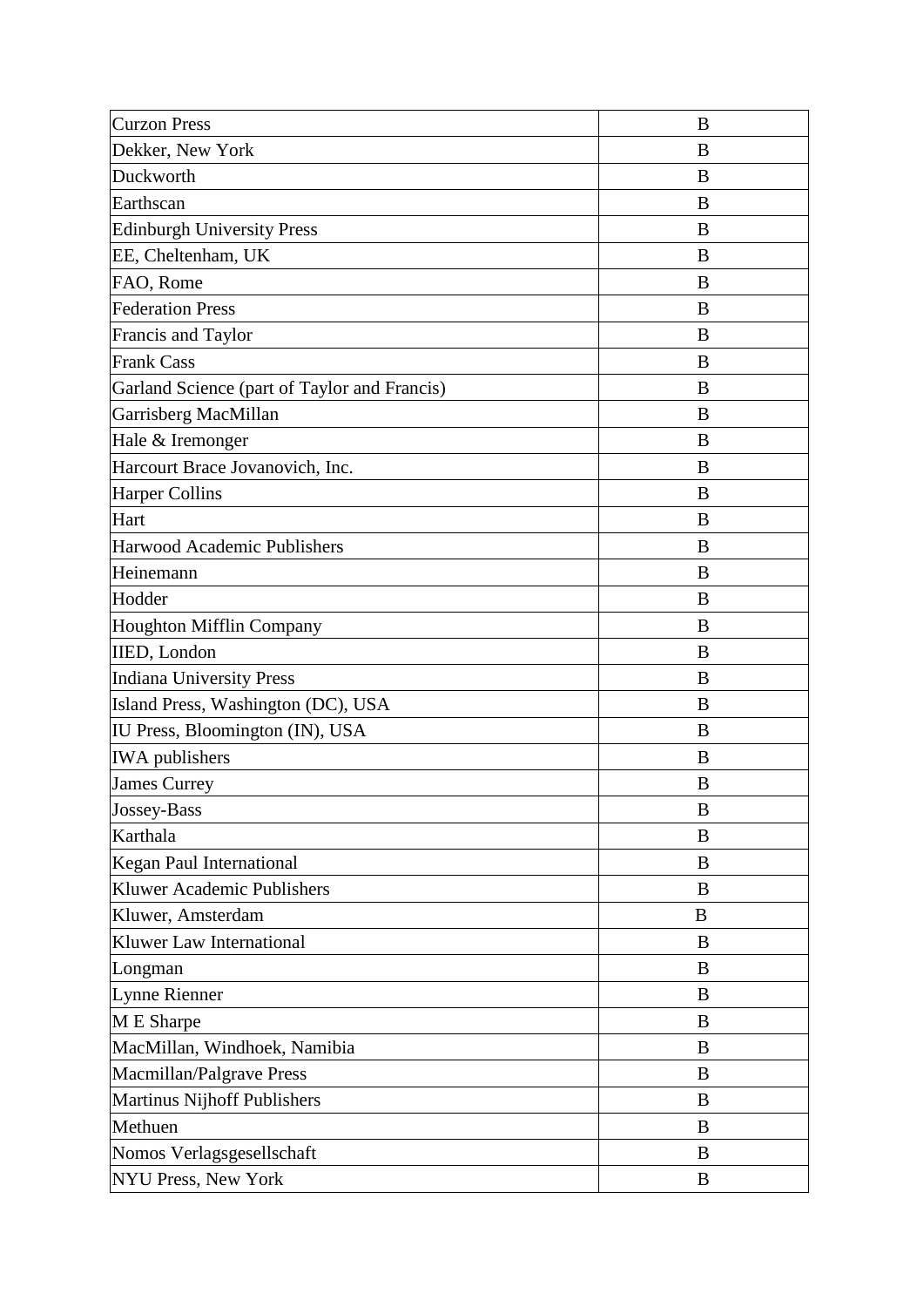| OECD, Paris                                   | B        |
|-----------------------------------------------|----------|
| Open University Press (McGraw-Hill)           | B        |
| <b>Pearson Education Australia</b>            | B        |
| Pennsylvania State University Press           | B        |
| Permanent Black/Orient Longman                | B        |
| <b>Pluto Press</b>                            | B        |
| <b>Praeger Publishers</b>                     | B        |
| Psychology Press (part of Taylor and Francis) | B        |
| <b>Queen's McGill Press</b>                   | $\bf{B}$ |
| Routledge                                     | B        |
| Routledge Cavendish                           | B        |
| Routledge Curzon                              | B        |
| Routledge, London/New York                    | B        |
| Rowman and Littlefield                        | B        |
| Royal Society of Chemistry (RSC)              | B        |
| <b>Russell Sage Foundation</b>                | B        |
| <b>Rutgers University Press</b>               | B        |
| <b>Scribe Publications</b>                    | B        |
| <b>SETAC Press</b>                            | B        |
| <b>Singapore University Press</b>             | B        |
| <b>St. Martin Press</b>                       | $\bf{B}$ |
| <b>State University of New York Press</b>     | B        |
| <b>Swets Blackwell</b>                        | B        |
| T&T Clark                                     | B        |
| <b>Texas University Press</b>                 | B        |
| Thomson - Sweet & Maxwell                     | B        |
| <b>Transaction Publishers</b>                 | B        |
| <b>United Nations University Press</b>        | B        |
| University of Arizona Press, Arizona          | B        |
| University of Hawaii Press                    | B        |
| University of Ottawa Press                    | B        |
| University of Pennsylvania Press              | B        |
| University of Queensland Press                | B        |
| University of Texas Press, Austin (TX), USA   | B        |
| Verso                                         | B        |
| <b>VERSO</b>                                  | $\bf{B}$ |
| VS Verlag für Sozialwissenschaften            | $\bf{B}$ |
| <b>Wakefield Press</b>                        | B        |
| <b>Westview Press</b>                         | B        |
| Westview Press, Boulder (CO), USA             | B        |
| Wiley and Sons                                | B        |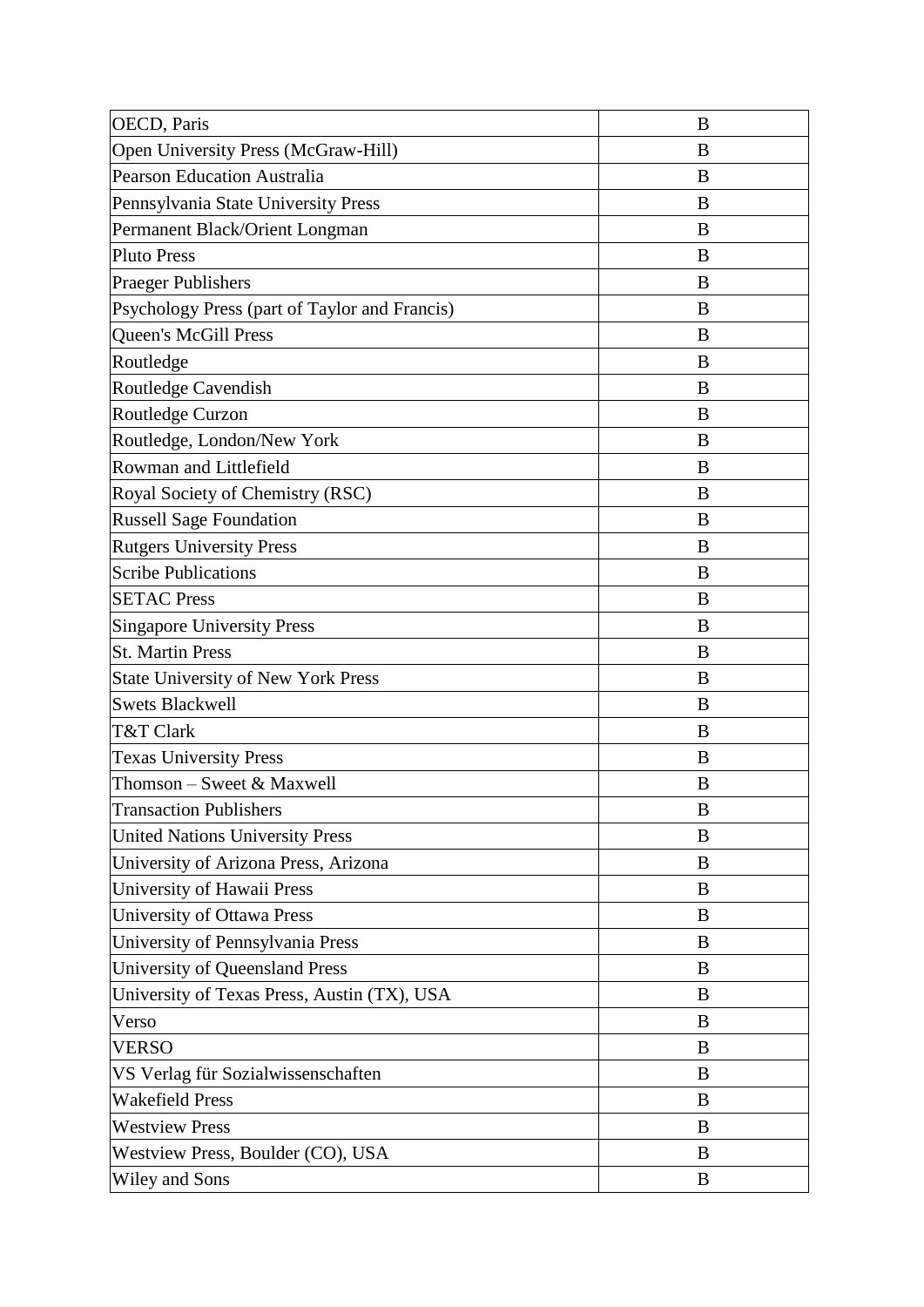| <b>Wiley Publishing</b>                           | B             |
|---------------------------------------------------|---------------|
| WorldBank, Washington (DC), USA                   | B             |
| WW Norton and Company                             | B             |
| Brasiliense, S?o Paulo, Brasil                    | B             |
| Greenwood Press, London                           | B             |
| JAI Press, Greenwich (CT), USA                    | B             |
| John Benjamins, Amsterdam/Philadelphia            | B             |
| Lexington Books, Lanham (MD), USA                 | B             |
| Manohar, New Delhi                                | B             |
| <b>UNESCO, Paris</b>                              | B             |
| University of Illinois Press, Champaign (IL), USA | B             |
| UW Press, Washington (DC), USA                    | B             |
| Zed Books, London                                 | B             |
| <b>Aalborg University Press</b>                   | $\mathsf{C}$  |
| <b>Academic Press London</b>                      | $\mathcal{C}$ |
| Addis Ababa University                            | $\mathcal{C}$ |
| <b>Amsterdam University Press</b>                 | $\mathcal{C}$ |
| <b>Arhus University Press</b>                     | $\mathcal{C}$ |
| Aristotle University                              | $\mathcal{C}$ |
| <b>Arizona University Press</b>                   | $\mathcal{C}$ |
| Asia Pacific Press                                | $\mathcal{C}$ |
| Ateneo de Manila, University Press                | $\mathcal{C}$ |
| Atlas uitgeverij                                  | $\mathbf C$   |
| <b>Backhuys Publications</b>                      | $\mathcal{C}$ |
| <b>Bath University (DWP)</b>                      | $\mathcal{C}$ |
| <b>Belhaven Press</b>                             | $\mathcal{C}$ |
| Benemerita Universidad Autonoma de Puebla         | $\mathcal{C}$ |
| Benjamins                                         | $\mathsf{C}$  |
| <b>Berg Publishers</b>                            | $\mathsf{C}$  |
| <b>Berghahn Books</b>                             | $\mathcal{C}$ |
| <b>Boom Juridisch</b>                             | $\mathcal{C}$ |
| <b>CABI</b> - CAB International Publishing        | $\mathbf C$   |
| Carolina AP                                       | $\mathcal{C}$ |
| Cassell                                           | $\mathsf{C}$  |
| Catena Verlag                                     | $\mathsf{C}$  |
| <b>Charles Scribner's Sons</b>                    | $\mathsf{C}$  |
| Chatto and Winden, UK                             | $\mathcal{C}$ |
| <b>Chinese University Press</b>                   | $\mathcal{C}$ |
| Civilizacao Brasileira                            | $\mathcal{C}$ |
| <b>CNRS</b>                                       | $\mathsf{C}$  |
| <b>Cranfield University</b>                       | $\mathsf{C}$  |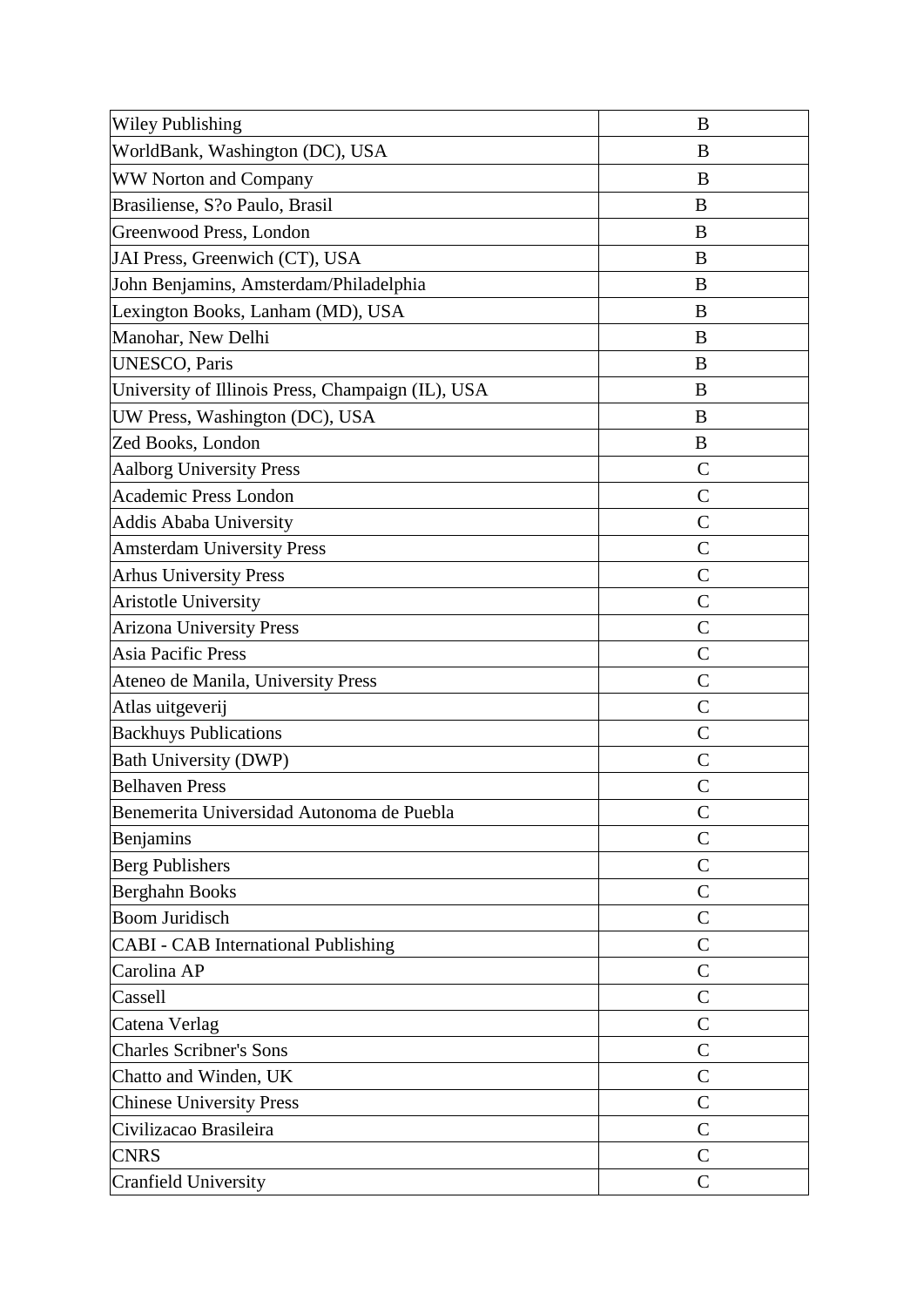| Dar es Salaam University Press                            | $\mathcal{C}$ |
|-----------------------------------------------------------|---------------|
| De Gruyter, Academic Press                                | $\mathsf{C}$  |
| Deakin University                                         | $\mathcal{C}$ |
| <b>Delft University Press</b>                             | $\mathcal{C}$ |
| <b>Dutch University Press</b>                             | $\mathcal{C}$ |
| Ediciones Universidad de Navarra                          | $\mathcal{C}$ |
| Ediciones Universidad de Salamanca                        | $\mathcal{C}$ |
| Editorial de la Universidad de Costa Rica                 | $\mathcal{C}$ |
| Editorial Universidad de la Republica                     | $\mathsf{C}$  |
| <b>Eindhoven University Press</b>                         | $\mathcal{C}$ |
| El Collegio de Mexico                                     | $\mathcal{C}$ |
| El Collegio Mexiquense, Toluca                            | $\mathcal{C}$ |
| Eudeba, Universidad de Buenos Aires                       | $\mathcal{C}$ |
| FGV (Fundacao Getulio Vargas)                             | $\mathcal{C}$ |
| Flacso                                                    | $\mathsf{C}$  |
| Fondo de Cultura Economica                                | $\mathcal{C}$ |
| Gadjah Mada University Press                              | $\mathcal{C}$ |
| Garland Publishers Inc.                                   | $\mathcal{C}$ |
| <b>Graham and Trotmann</b>                                | $\mathcal{C}$ |
| Greenleaf                                                 | $\mathsf{C}$  |
| <b>Hampton Press</b>                                      | $\mathsf{C}$  |
| Hong Kong Baptist University                              | $\mathsf{C}$  |
| Hurst                                                     | $\mathsf{C}$  |
| IAHS - International Association of Hydrological Sciences | $\mathcal{C}$ |
| Press                                                     |               |
| <b>Ian Randle Publishers</b>                              | $\mathsf{C}$  |
| IEP (Instituto de Estudios Peruanos)                      | $\mathsf{C}$  |
| <b>IEPRI</b>                                              | $\mathsf{C}$  |
| Intermediate Technology Press                             | $\mathsf{C}$  |
| <b>Intermediate Technology Publications</b>               | $\mathsf{C}$  |
| Jorge Zahar                                               | $\mathsf{C}$  |
| <b>KNAW</b>                                               | $\mathsf{C}$  |
| Königshausen & Neumann                                    | $\mathsf{C}$  |
| Left Coast Press Ltd.                                     | $\mathsf{C}$  |
| Leiden University Press                                   | $\mathsf{C}$  |
| Leske & Budrich                                           | $\mathsf{C}$  |
| L'Harmattan                                               | $\mathsf{C}$  |
| Lit Verlag                                                | $\mathbf C$   |
| Marburg                                                   | $\mathsf{C}$  |
| Marcel Dekker                                             | $\mathsf{C}$  |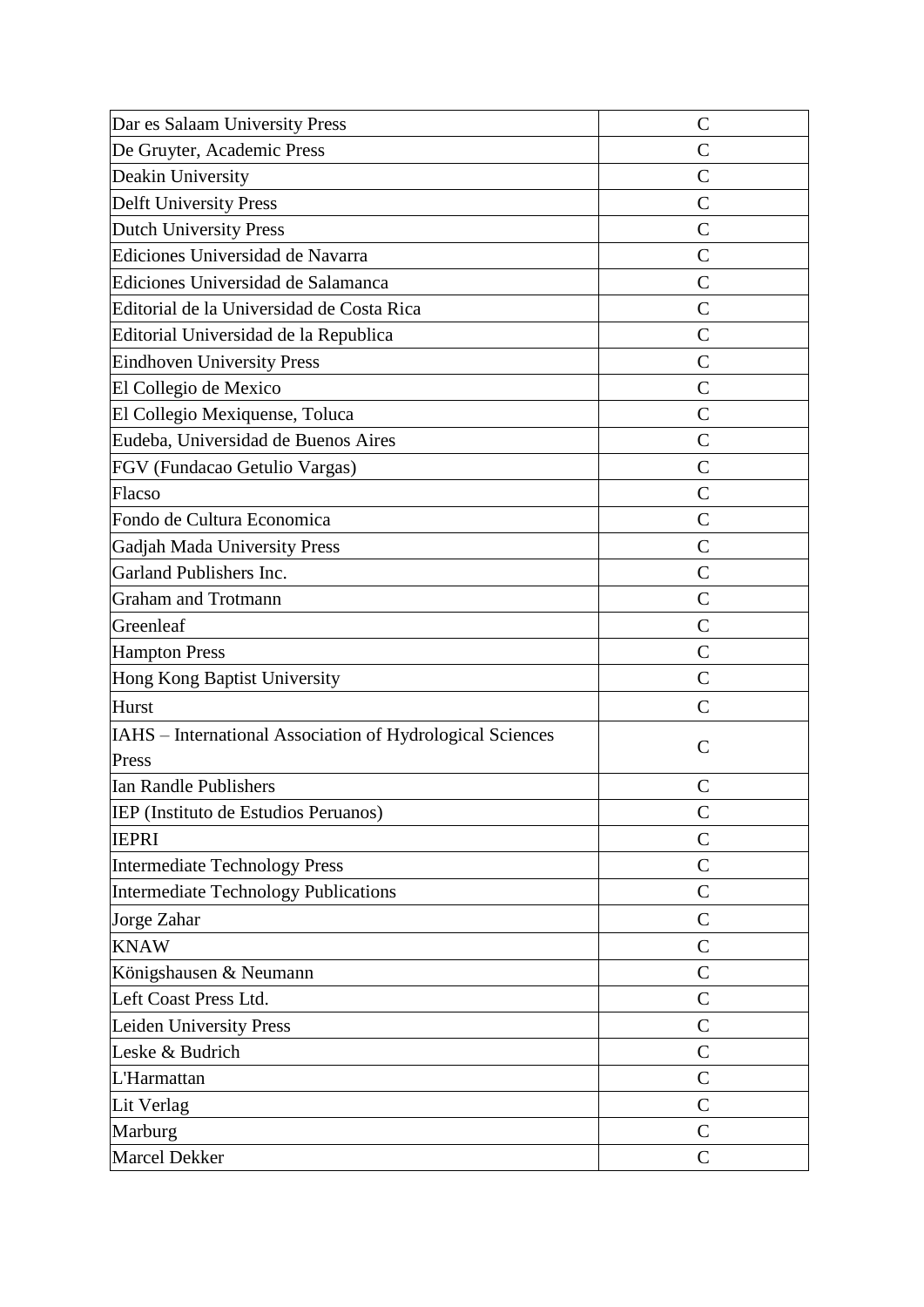| <b>Marcial Pons</b>                                      | $\mathcal{C}$  |
|----------------------------------------------------------|----------------|
| Metzler Verlag                                           | $\overline{C}$ |
| Meyer and Meyer Sport                                    | $\mathcal{C}$  |
| Moi University Press                                     | $\mathcal{C}$  |
| Netherlands Geographical Studies                         | $\overline{C}$ |
| <b>NIAS Press</b>                                        | $\mathcal{C}$  |
| Niemeyer Verlag                                          | $\mathcal{C}$  |
| Nijmegen University Press                                | $\overline{C}$ |
| <b>North Holland Publications</b>                        | $\mathcal{C}$  |
| <b>Norton Publishing</b>                                 | $\mathcal{C}$  |
| <b>Nova Science Publications</b>                         | $\overline{C}$ |
| Nueva Sociedad                                           | $\mathcal{C}$  |
| <b>Ohio State University Press</b>                       | $\overline{C}$ |
| Orstom                                                   | $\overline{C}$ |
| Parthenon                                                | $\mathcal{C}$  |
| Peter Lang                                               | $\mathcal{C}$  |
| Pinter                                                   | $\mathcal{C}$  |
| Pontificia Universidad Javeriana and CIRAD, Bogota       | $\mathcal{C}$  |
| Poznan University of Economics                           | $\mathcal{C}$  |
| Presse de l'Université de Lyon                           | $\overline{C}$ |
| Presse de l'Université de Quebec                         | $\mathcal{C}$  |
| Presses Universitaires de Namur                          | $\mathcal{C}$  |
| Presses Universitaires de Nancy                          | $\mathcal{C}$  |
| Pública/Universidade Autónoma de Lisboa                  | $\mathcal{C}$  |
| Pustaka Pelajar                                          | $\mathcal{C}$  |
| R. Koppe                                                 | $\mathcal{C}$  |
| Reimer Verlag                                            | $\mathsf{C}$   |
| <b>RIVM/NOP</b>                                          | $\mathsf{C}$   |
| Rodopi                                                   | $\mathsf{C}$   |
| <b>Roskilde University Press</b>                         | $\mathbf C$    |
| Rozenberg Publishers Amsterdam                           | $\mathbf C$    |
| Schweizerbart, Bomtraeger and Cramer Science Publishers, | $\mathsf{C}$   |
| Stuttgart                                                |                |
| <b>Seoul University Press</b>                            | $\mathsf{C}$   |
| <b>SicSat</b>                                            | $\mathcal{C}$  |
| <b>Siglo XXI Editores</b>                                | $\mathsf{C}$   |
| <b>Stockholm University Press</b>                        | $\mathbf C$    |
| Suhrkamp Verlag                                          | $\mathsf{C}$   |
| <b>Sussex University Press</b>                           | $\mathsf{C}$   |
| <b>Syracuse University Press</b>                         | $\mathcal{C}$  |
| <b>Tilburg University Press</b>                          | $\mathcal{C}$  |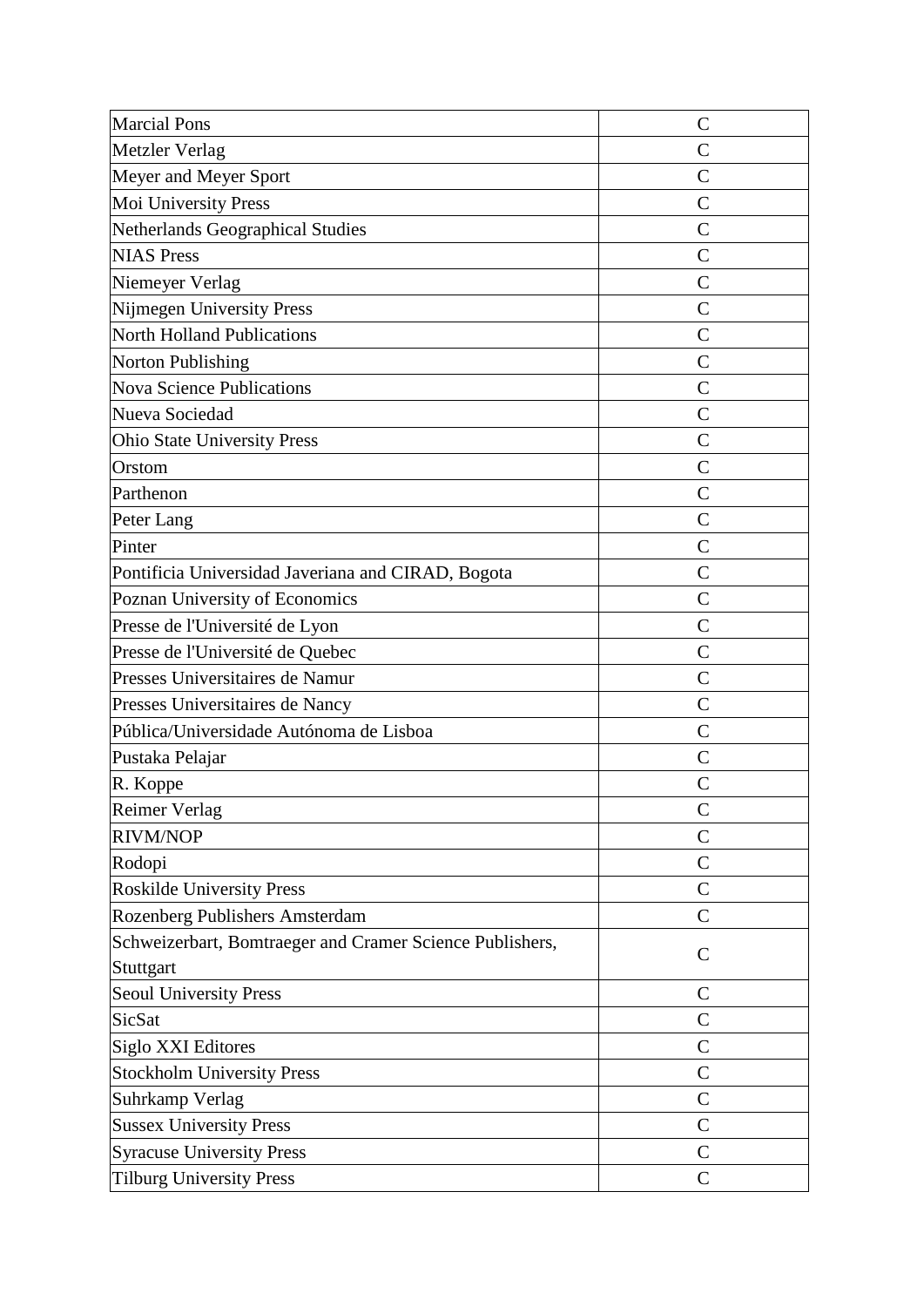| <b>TM Editores</b>                                           | $\mathsf C$    |
|--------------------------------------------------------------|----------------|
| <b>Twente Universidad Press</b>                              | $\overline{C}$ |
| <b>UAM</b>                                                   | $\mathcal{C}$  |
| Una Publications, Universidad de Buenos Aires                | $\mathsf{C}$   |
| <b>UNAM</b>                                                  | $\mathcal{C}$  |
| Universidad Autonoma de Pueblo                               | $\overline{C}$ |
| Universidad Complutense                                      | $\mathcal{C}$  |
| Universidad de Chile                                         | $\mathcal{C}$  |
| Universidad de Los Andes                                     | $\mathcal{C}$  |
| Universidad de Michoagan                                     | $\mathsf{C}$   |
| Universidad de Valencia                                      | $\mathcal{C}$  |
| Universidad Mayor de San Andres                              | $\mathcal{C}$  |
| Universidad Nacional Autonomica de Nicaragua                 | $\mathcal{C}$  |
| Universidad por La Paz                                       | $\mathcal{C}$  |
| Universidade Estadual de Campinas                            | $\mathcal{C}$  |
| Universidat de Lleida                                        | $\mathcal{C}$  |
| Universitat Hamburg                                          | $\mathcal{C}$  |
| Universitat von Konstanz (UVK), Universitatsverlag, Konstanz | $\mathcal{C}$  |
| GmbH                                                         |                |
| Universität Wien                                             | $\mathcal{C}$  |
| Universitatsverlag Rasch                                     | $\mathsf{C}$   |
| Universiteit van de Nederlandse Antillen (UNA)               | $\mathcal{C}$  |
| University of Birmingham                                     | $\overline{C}$ |
| University of Bonn                                           | $\mathsf{C}$   |
| University of British Columbia (UBC) Press                   | $\overline{C}$ |
| University of Canberra                                       | $\mathcal{C}$  |
| University of Cape town Press, SA                            | $\mathcal{C}$  |
| University of Colombo                                        | $\mathcal{C}$  |
| University of Copenhagen Press                               | $\mathsf{C}$   |
| University of Deusto                                         | $\mathbf C$    |
| University of Groningen                                      | $\mathsf{C}$   |
| University of Kwazulu Natal Press, Durban SA                 | $\mathsf{C}$   |
| <b>University of Leeds Press</b>                             | $\mathcal{C}$  |
| University of Manchester                                     | $\mathsf{C}$   |
| <b>University of Massachusets Press</b>                      | $\mathcal{C}$  |
| <b>University of Mexico Press</b>                            | $\mathcal{C}$  |
| University of San Catolina Press                             | $\mathsf{C}$   |
| University of Stellenbosch                                   | $\mathsf{C}$   |
| <b>University of Tennessee Press</b>                         | $\mathcal{C}$  |
| University of the Philippines Press                          | $\mathsf{C}$   |